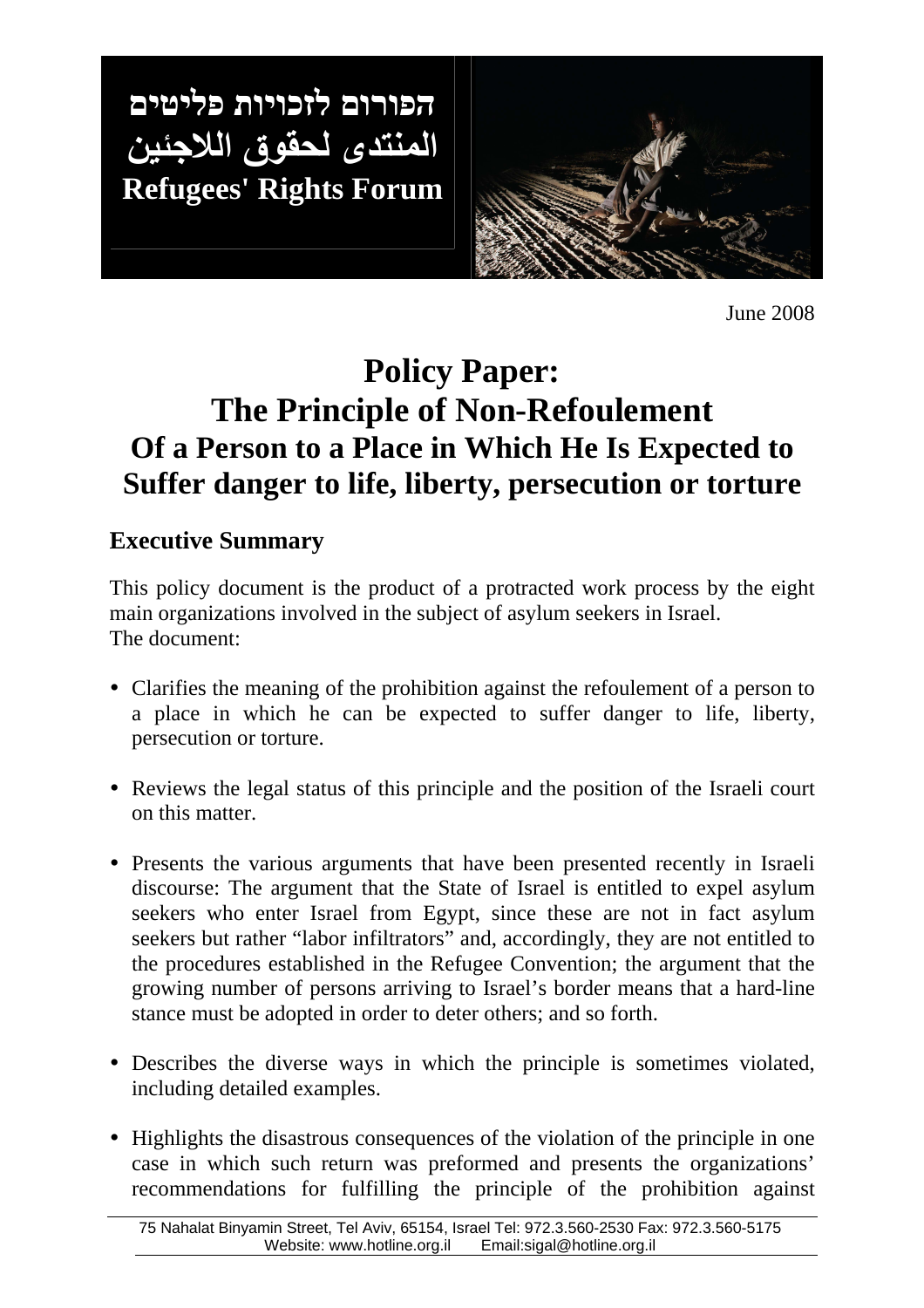refoulement. These recommendations include, principally, a careful examination by trained professionals of an asylum application submitted in the State of Israel or at the border. In the absence of proper asylum procedures, the organizations argue that there is a danger that Israel will deport refugees to a place where they will face danger.

**The principle in the international convention**: The prohibition against the expulsion or return (refoulement) of a person to a place in which he is expected to suffer persecution forms the cornerstone of the protection of refugees. This principle is formalized in Article 33 of the Refugees Convention and has long been considered a binding principle in international customary law. The significance of this is that even countries that are not party to the convention must respect this principle.

**The principle in the Israeli court**: The Supreme Court of the State of Israel has established that the principle of non-refoulement applies in Israel under the **Basic Law: Human Dignity and Liberty**, which guarantees the basic right to life. State representatives have repeatedly declared in court the commitment of the State of Israel to honor this principle. However, despite the declared commitment, the State of Israel has to date failed to establish the mechanisms and enact the procedures required to ensure that persons it expels from its territory will not be sent to a place where they might face danger. Worse still, since the significant increase in the number of persons crossing the Israeli border without permission, Israel has begun to seek legal excuses and justifications for removing those who enter the country or for preventing their entry. This occurs without proper procedures ensuring the protection of the rights of the removed persons to life and to protection against torture and cruel, inhuman, or degrading treatment or punishment.

The attached document debates these important questions, and describes of the expulsion to Egypt in August 2007 of forty eight asylum seekers shortly after they crossed the border. The fate of the removed refugees, which is still unknown, constitutes a warning sign against the adoption of rash actions that ignore international law and the need for proper asylum procedures. The paper also presents the case of Adam, a refugee from Darfur who was expelled from Israel to Egypt in September 2004 in violation of the principle. Thanks only to his own resourcefulness, Adam managed to avoid expulsion to Sudan, where it may be assumed that he would have faced serious danger.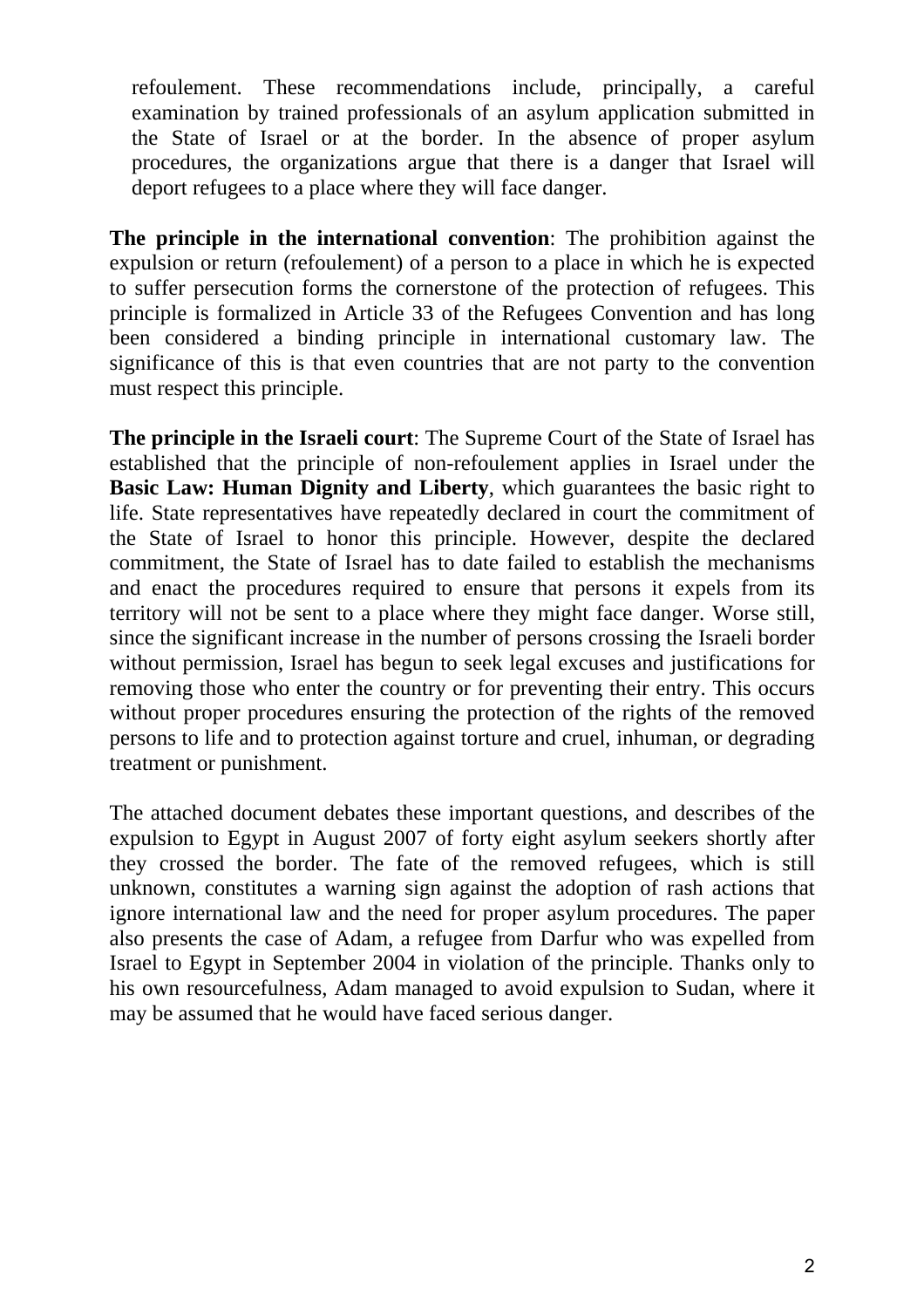### **The Principle of Non-Refoulement**

During the period following the establishment of the State of Israel, the new state and numerous Jewish organizations were actively involved in drafting the 1951 International Convention Relating to the Status of Refugees. Israel was one of the first countries to join the convention. Later, in 1967, Israel also joined the protocol to the convention, and it is a member of the executive committee (EXCOM) of the United Nations High Commissioner for Refugees (UNHCR). Despite this, however, Israel has not to date enacted its own refugee law, and only at the beginning of 2002 was a system established to absorb refugees. During the period 2002-2006, an average of one thousand requests for asylum were submitted in Israel each year. Since 2007 there has been a significant increase in the number of requests submitted in Israel. According to figures from the Population Administration, the number of people entering Israel in 2007 alone was 5,300, many of whom applied for asylum in the country.

The substantial increase in the number of asylum seekers arriving in Israel has led to a tightening of official policies on the issue. At a government meeting in February 2008, the prime minister proposed that "the instructions for opening fire be amended so that it will be easier to shoot at infiltrators." Opposing the proposal, the defense minister argued that "infiltrators" should be returned to Sinai after their capture.<sup>1</sup> If realized in practice, these proposals are liable to endanger human life and cause the violation of one of the basic principles of the Refugees Convention. The objectives of this policy document are to clarify the requirements of international law; to identify actions liable to lead to its violation; and to propose steps to be taken if Israel intends to meet its obligations toward persons arriving on its borders.

The cornerstone for the protection of refugees is the principle of non-refoulement – the prohibition of the expulsion or return (for the sake of brevity, the terms "non-refoulement" and "prohibition of expulsion" will be used in this document) of a person to a place in which  $he<sup>2</sup>$  is expected to suffer persecution. Article 33 of the convention establishes as follows:

- *1. No Contracting State shall expel or return ("refouler") a refugee in any manner whatsoever to the frontiers of territories where his life or freedom would be threatened on account of his race, religion, nationality, membership of a particular social group or political opinion.*
- *2. The benefit of the present provision may not, however, be claimed by a refugee whom there are reasonable grounds for regarding as a danger to the security of the country in which he is, or who, having been convicted by a final judgment of a particularly serious crime, constitutes a danger to the community of that country.*

*Article 33 of the 1951 International Convention Regarding the Status of Refugees, Convention Documents 65, Vol. 3, p. 5.* 

The most immediate, urgent, and basic need of any refugee is to reach a place in which he will be protected from persecution. A historical example that illustrates the vital need to grant entry and basic protection is the case of the St. Louis, an ocean liner that left the port of Hamburg, Germany in May 1939 carrying 907 Jewish passengers. After the passengers' entry visas for Cuba were cancelled, all the nations of Latin America refused to permit the refugees to enter. The United States also refused to allow the ship to enter, and even sent a warship to

<sup>1</sup> Barak Ravid, "Barak Opposes Olmert's Proposal to Liberalize Instructions for Opening Fire on Infiltrators," Ha'aretz 25 February 2008. At a discussion held during a government meeting in March, the prime minister ordered that "reasonable force be used to prevent infiltration into Israel." He referred to the phenomenon as "a tsunami of infiltrators." Report on Ynet, 23 March 2008.

<sup>2</sup> The masculine form is used in this report for the sake of brevity and ease of reading; the reference is equally to men and women..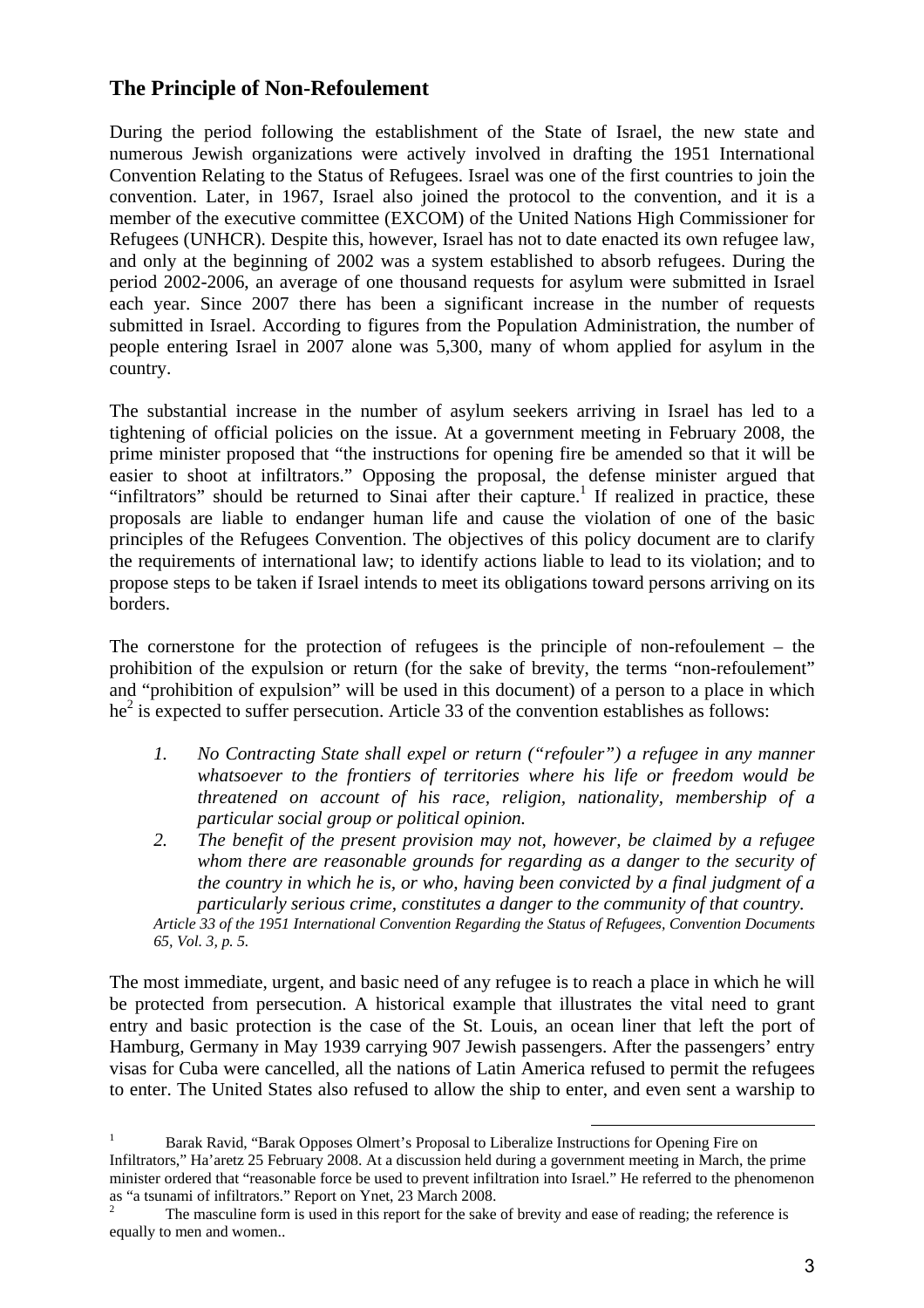ensure that the refugee ship remained at a sufficient distance from the coast to prevent the passengers swimming ashore. Canada also argued that the refugees were not its problem. The ship was eventually forced to return to Europe, where many of the passengers were later killed.

The principle of non-refoulement is intended to ensure that persons fleeing persecution will not be returned to their persecutors. The practical importance of this principle is not confined merely to the prohibition of the active expulsion of a refugee to a place of danger. Additional legal consequences of this principle include: The prohibition against turning back refugees who arrive at the borders of the country; the obligation to examine properly requests for asylum and to ensure that applicants enjoy proper procedures for the examination of requests for asylum; and the obligation to enable asylum seekers to remain within the state pending completion of the clarification of their request for asylum. We shall discuss these aspects as they are encountered at present in the context of asylum seekers arriving in Israel.

## *The Legal Foundation for the Principle of Non-Refoulement*

The clearest and most direct basis for the principle of non-refoulement can be found in Article 33 of the Refugees Convention. However, additional legal sources also address and significantly expand this principle. These provisions do not focus specifically on refugees, but prohibit the removal, expulsion, or extradition or any person to a place in which he is liable to face torture or cruel, inhuman, and humiliating treatment and punishment.<sup>3</sup> The central provision for this purpose appears in Article 3 of the Convention against Torture and Cruel, Inhuman or Humiliating Treatment or Punishment, to which Israel is also party. This article establishes:

*No State Party shall expel, return ("refouler") or extradite a person to another State where there are substantial grounds for believing that he would be in danger of being subjected to torture*.

1984 Convention against Torture and Cruel, Inhuman or Humiliating Treatment or Punishment, Convention Documents 1039, Vol. 31, p. 249.

No restriction is imposed on this provision; accordingly, the return of a person to a place in which he may be exposed to torture is absolutely prohibited.

The importance attached to this principle means that it long ceased to be part of convention law and became part of international customary law.<sup>4</sup> This is due to the large number of international conventions that formalize the principle;<sup>5</sup> the fact that over  $169$  states have signed conventions that formalize the principle in one format or another; $<sup>6</sup>$  the fact that over 80</sup> states have included it in their domestic law;<sup>7</sup> the interpretation of the principle formulated by

<sup>3</sup> Provisions prohibiting the exposure of a person to torture may be found in Article 7 of the 1966 International Covenant on Civil and Political Rights and in Article 3 of the European Convention on Human Rights. These articles have been interpreted as including a prohibition against placing a person in danger of torture through his expulsion, extradition, or return to another country. For an interpretation of the International Covenant on Civil and Political Rights, see: CCPR General Comment No. 20, para. 9, 10/3/92 found at: http://www.unhchr.ch/tbs/doc.nsf/(Symbol)/6924291970754969cl12563ed004c8ae5?Opendocument. For an interpretation of the European Convention on Civil Rights, see: Chahal v United Kingdom, 108 ILR 385, at para. 75.

<sup>4</sup> Encyclopedia of Public International Law (Max Planck Institute for Comparative Public Law and International Law, Amsterdam, New York, 1985), vol. 8, p. 456.

<sup>5</sup> In addition to the four conventions mentioned above, other examples include: The 1967 Declaration on Territorial Asylum; The 1969 Organization of African Unity (OAU) Convention; the 1969 American Convention on Human Rights; and the 1957 European Convention on Extradition.

<sup>6</sup> Lauterplacht E. and Bethlehem D., "The Scope and Content of the Principle of *Non-Refoulement*: Opinion, 2003, p. 93. Found at: http://www.unhcr.org/publ/PUBL/419c75ce4.pdf. 7

Ibid., p. 148.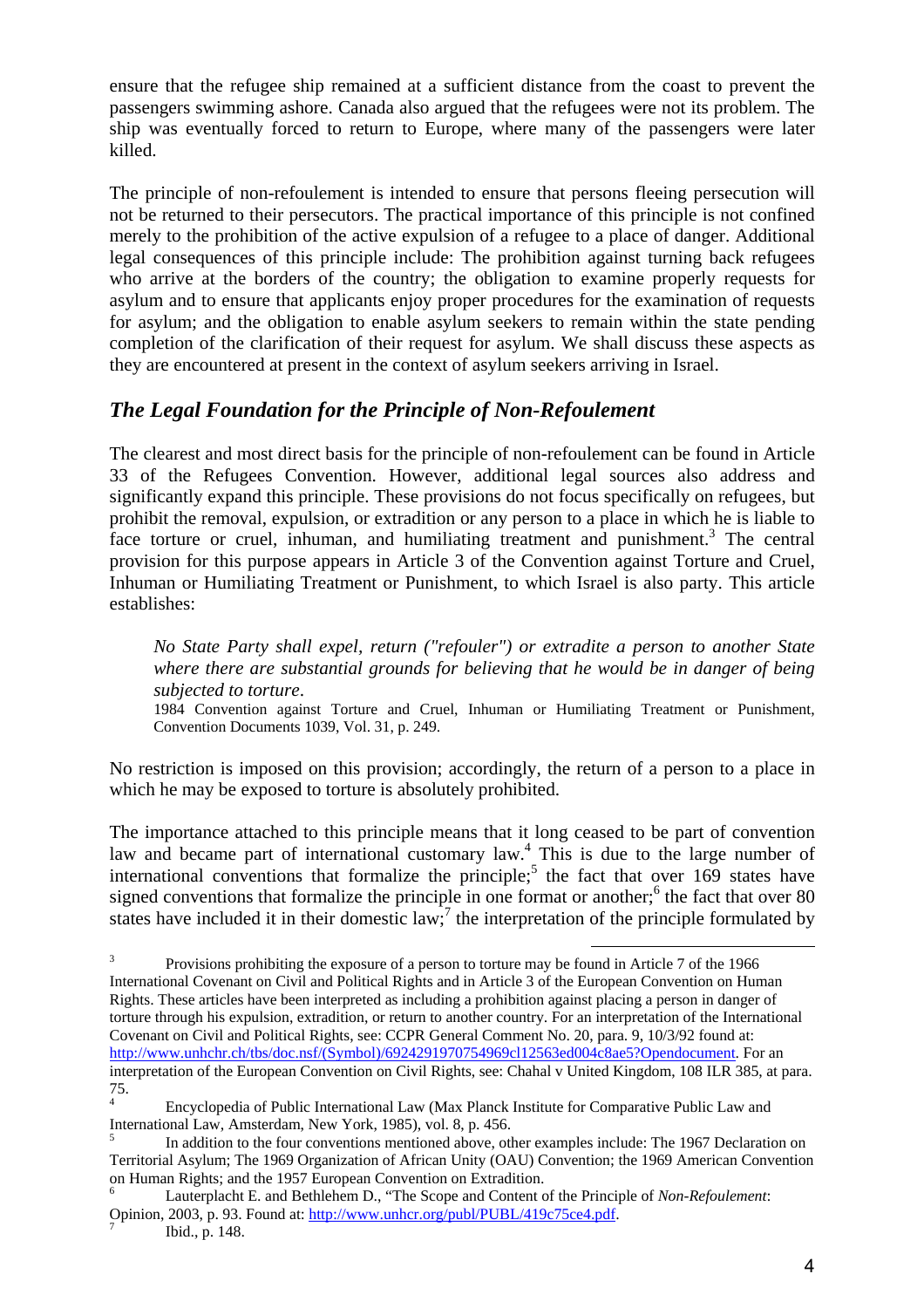the UN High Commissioner for Refugees; and from resolutions that have been repeatedly ratified by the General Assembly of the United Nations.<sup>8</sup> The significance of the status of the principle as part of international customary law is that even states that have not signed any of the conventions formalizing the principle are obliged to honor it.

The principle of non-refoulement is binding in Israel on the basis of Israel's membership of the above-mentioned conventions, under the strength of international customary law, and in accordance with the basic right to life as established in the Basic Law: Human Dignity and Liberty. In *Al-Tai*, President Aharon Barak established that:

*"A person is not to be expelled from Israel to place in which he faces danger to his life or liberty. Any governmental authority – including the authority of expulsion in accordance with the Entry to Israel Law – must be exercised on the basis of the recognition of "the value of the human being, the sanctity of human life, and the principle that all persons are free" (Article 1 of the Basic Law: Human Dignity and Liberty). This is the great principle of nonrefoulement, according to which a person is not to be expelled to a place in which his life or liberty will be in danger. This principle is formalized in Article 33 of the Refugees Convention. It forms part of the domestic legislation of many countries that adopt the provisions of the convention but regulate the matter separately. It is a general principle that is not restricted solely to 'refugees.' It applies in Israel to any governmental authority relating to the expulsion of a person from Israel."* 

*HCJ 4702/94 Al-Tai et al. v Interior Minister, Piskei Din 49(3) 843,848*.

## *Who Is Obliged to Honor the Principle?*

According to Article 33 of the Refugees Convention, each state that is party to the convention must honor the principle. The importance of this article is such that it may not be conditioned by a state party. $9$  In addition to the state itself, all agents acting on behalf of the state are also bound to honor the principle. The obligation is imposed on the state in any place in which it operates. This applies when the state's soldiers or police officers are operating on the border, or when border inspectors are operating at border and entry crossings into Israel, and even when they are operating outside the borders of the state (such as in areas subject to the effective control of the state, or with regard to persons subject to its effective control).

#### *Is Israel's Declarative Commitment to the Principle Adequate?*

The official position of the State of Israel as presented to the courts on several opportunities is that it is committed to the principle of non-refoulement and does not expel persons to a place in which they can be expected to face danger.

Despite this, Israel has not established the necessary mechanisms to ensure that persons are not expelled to a place of danger. More gravely, since the increase in the number of people crossing the border without authorization, Israel has begun to seek legal excuses and justifications that will enable it to remove persons who enter its territory or prevent their entry without protecting the rights of the removed persons to life, liberty, and protection from

l 8 For example, see: The Principle of Non-Refoulement as a Norm of Customary International Law. Response to the Questions Posed to UNHCR by the Federal Constitutional Court of the Federal Republic of Germany, 1994. Found at: http://www.unhcr.org/publ/PUBL/437b6db64.html.

<sup>9</sup> This is established in Article 42(1) of the convention, which includes the article in the list of articles that may not be conditioned.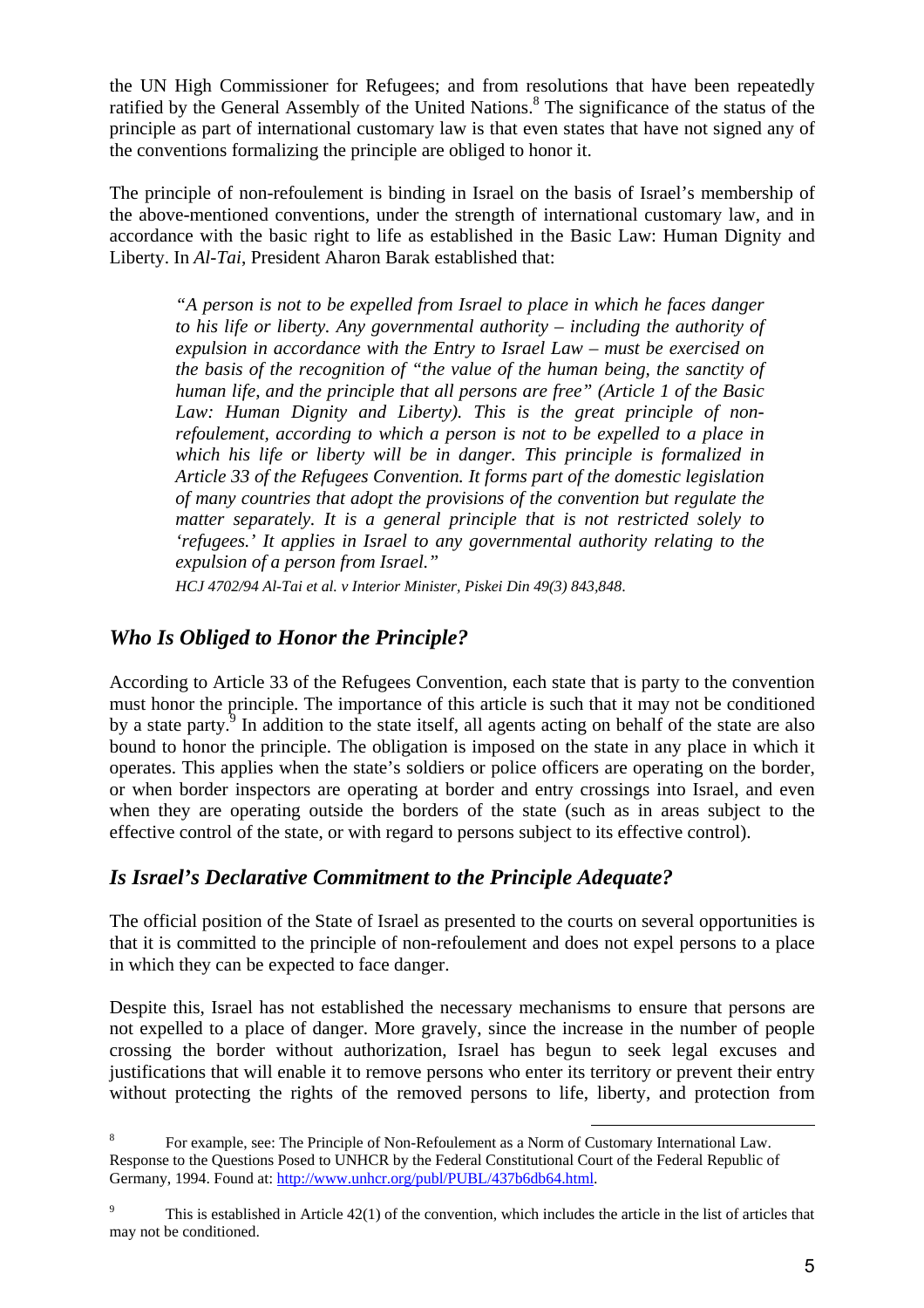torture and cruel, inhuman, or humiliating treatment or punishment. The following four examples illustrate the problematic direction developments in Israel are taking:

- $\frac{1}{2}$  In September 2004, Israel returned to Egypt eleven asylum seekers from Sudan. Israel relied on a promise secured through the mediation of the UN Commissioner for Refugees that the asylum seekers would not be harmed and would not be expelled from Egypt to Sudan. In practice these promises were broken; the asylum seekers were arrested in Egypt, suffered maltreatment, and seven of them were almost expelled to Sudan.
- $\cdot$  In November 2004, a young woman from Syria crossed the border into Israel. According to the media, the reason for her entry into Israel was "family and psychological problems and violence at the hands of her father." The IDF declined to enable the woman to meet with representatives of the UN High Commissioner for Refugees, the body in Israel responsible for clarifying requests for asylum; instead, it returned the woman to Syria after a brief security interrogation.
- $\frac{1}{2}$  In April 2007, IDF soldiers expelled a group of six asylum seekers it had detained within Israeli territory. The asylum seekers were deported by force and under the threat of firearms. The soldiers pushed the asylum seekers into Egypt through a hole in the border fence, despite the fact that the asylum seekers claimed that this would endanger their lives and demanded protection.
- $\frac{1}{2}$  In August 2004, forty-eight asylum seekers were expelled from Israel, including eighteen minors, shortly after they entered the country. The expulsion was undertaken in accordance with the "hot return" policy approved by the attorney-general, who argued that a person who entered Israeli territory without permission may be removed, provided he is captured soon after the infiltration and the return is preformed "within a measure of proximity to the time and place of seizure." Israel also based its actions on agreements reached by word of mouth between Prime Minister Olmert and Egyptian President Mubarak in accordance with which Egypt ostensibly promised that returned persons would not be harmed. Since their return to Egypt, the detainees have been held in detention and incommunicado, to the best knowledge of human rights organizations. The representatives of the UN High Commissioner for Refugees in Egypt have not been granted access to the detainees, some of whom have probably been expelled from Egypt to Sudan. $10$

Several arguments that have been presented recently by Israeli policy makers are liable to endanger human life and place Israel in a situation in which it will be in violation of the principle of non-refoulement. For example, it has been argued that those entering Israel are not asylum seekers and, accordingly, there is no need to apply asylum procedures in their case; that Israel is fully entitled to prevent people crossing its borders; that people who entered via Egypt may be returned to that country without any procedure, since Egypt is also a signatory to the convention; that it is impossible to implement screening processes due to the large number of people arriving in Israel; and so forth.

<sup>&</sup>lt;sup>10</sup> Letter from Human Rights Watch dated 21 December 2007, submitted to the Supreme Court as part of the litigation in HCJ 7302/07 Hotline for Migrant Workers v Defense Minister; an article published in the Herald Tribune on 26 February 2006 quoted a senior official in the Egyptian Foreign Ministry who, responding to questions from reporters about the fate of the deportees, stated that twenty of them "had asked to leave Egypt" (http://www.iht.com/printfriendly.php?id=10434911).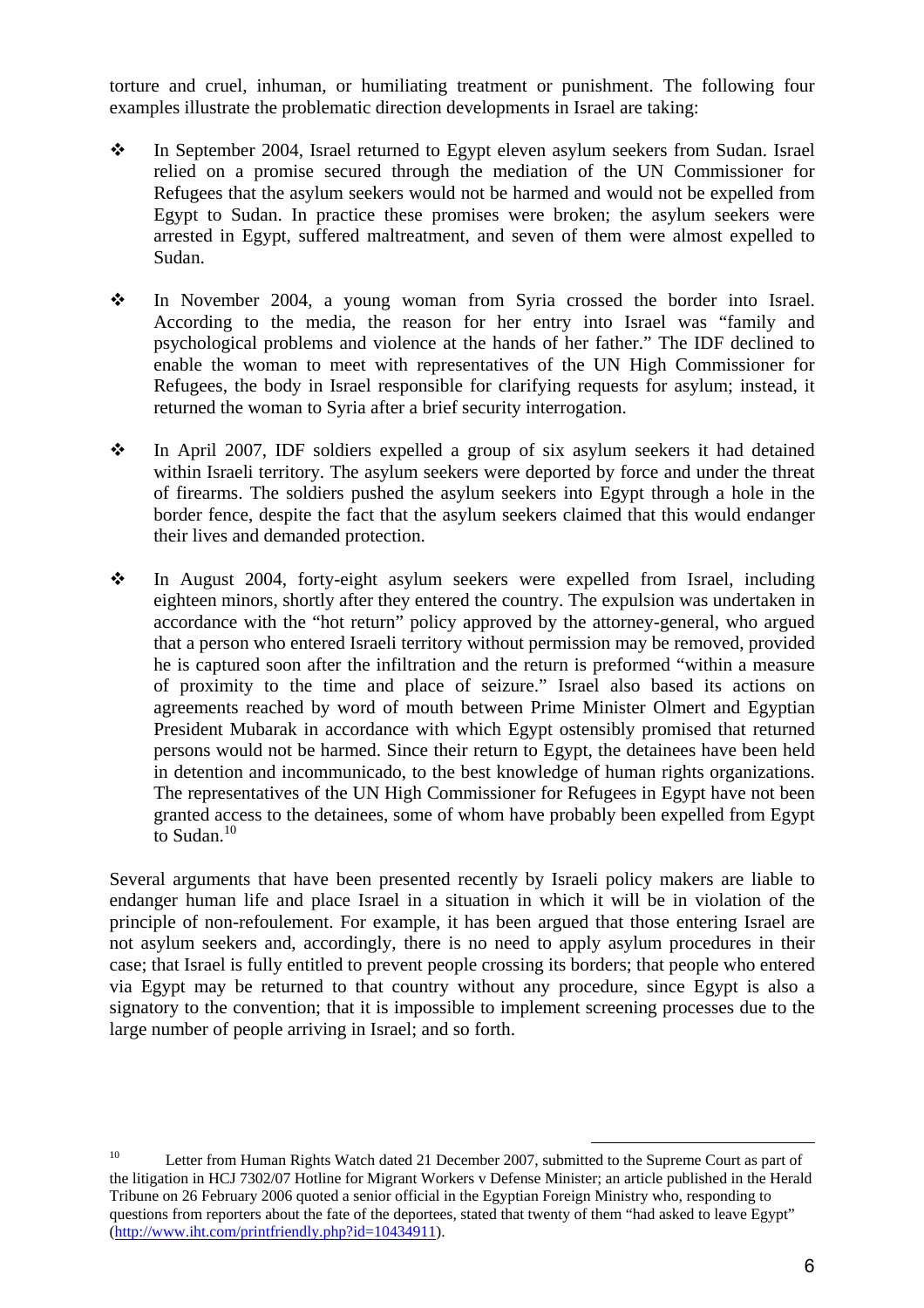#### **Testimony of Adam, a member of the Fur people of Darfur, 8 June 2007, in Egypt:**

I escaped from Egypt to Israel in June 2007 with some other friends from Darfur. We were eleven refugees and we were imprisoned at Ketsi'ot in the Negev. A commander in Ketsi'ot Prison told us that we were going to be returned to Egypt. He gave us all kinds of papers that he said would protect us against being deported to Sudan. He allowed us to use the telephone. I telephoned the UN High Commissioner for Refugees in Tel Aviv. They told me that the United Nations in Geneva had decided that there was no way to prevent us being returned to Egypt, and that the UN High Commissioner for Refugees in Egypt would help us when we got there.

While we were in Ketsi'ot Prison we heard that three Sudanese guys had been expelled to Egypt about two weeks earlier; we knew their names. Later we learned that their families still have no idea what happened to them or where they are.

When we got to Rafah they split us up and interrogated each of us separately for many hours. They asked us lots of questions about Israel. In the next cell I could hear the interrogators beating Yusuf, who hardly knew any Arabic. After the interrogation they transferred us all to Mogama prison. We asked to see a representative from the UN High Commissioner for Refugees. Every day they told us that a representative from the Commissioner would be coming to see us, but they never arrived. Four of us were released, so that there were seven of us left.

After about two weeks they told us that they were transferring us to Aswan and that it had been decided to expel us to Sudan. We were very scared. When they came to take us we lay on the floor and refused to move. A large number of policemen came and started to beat and kick us. They even gave some of us electric shocks. There was a big commotion and eventually they overpowered us and forced us into a truck. At the end of the journey a large group of soldiers took us off the truck and put us on a train to Aswan. In Aswan they took us to the consular representative of Sudan in order to give us documents for our expulsion to Sudan. Because they had hardly given us any food in prison, I bribed one of the guards to buy us some food and telephone call cards. I telephoned a Sudanese friend who lives in Cairo and asked him to help. I guess he must have done something. They did not expel us immediately but put us in prison in Aswan.

After about six weeks in the Egyptian prison, during which time they hardly gave us any food and we were subjected to severe violence, a representative of the UN High Commissioner for Refugees came to see us. A few days later we were released. When we left prison, they gave each of an "emergency travel document" issued by the Sudanese consulate in Egypt. On the reverse side of the document there was an instruction to transfer us to the Sudanese security forces if we arrived.

After our release I learned that the friend in Cairo I had called from prison in Aswan had contacted the UNHCR and they had managed to stop us being deported to Sudan at the last moment.

After I was released from prison some Sudanese who looked suspicious to me followed me and tried to engage me in conversation. I gave them a false name and escaped. I called the UNHCR and requested refugee status, but they hung up on me. My asylum seeker document is no longer valid but I am afraid to go to the UNHCR office in Cairo. One of my friends went to there to renew his card but they took it from him and he was left without any protection.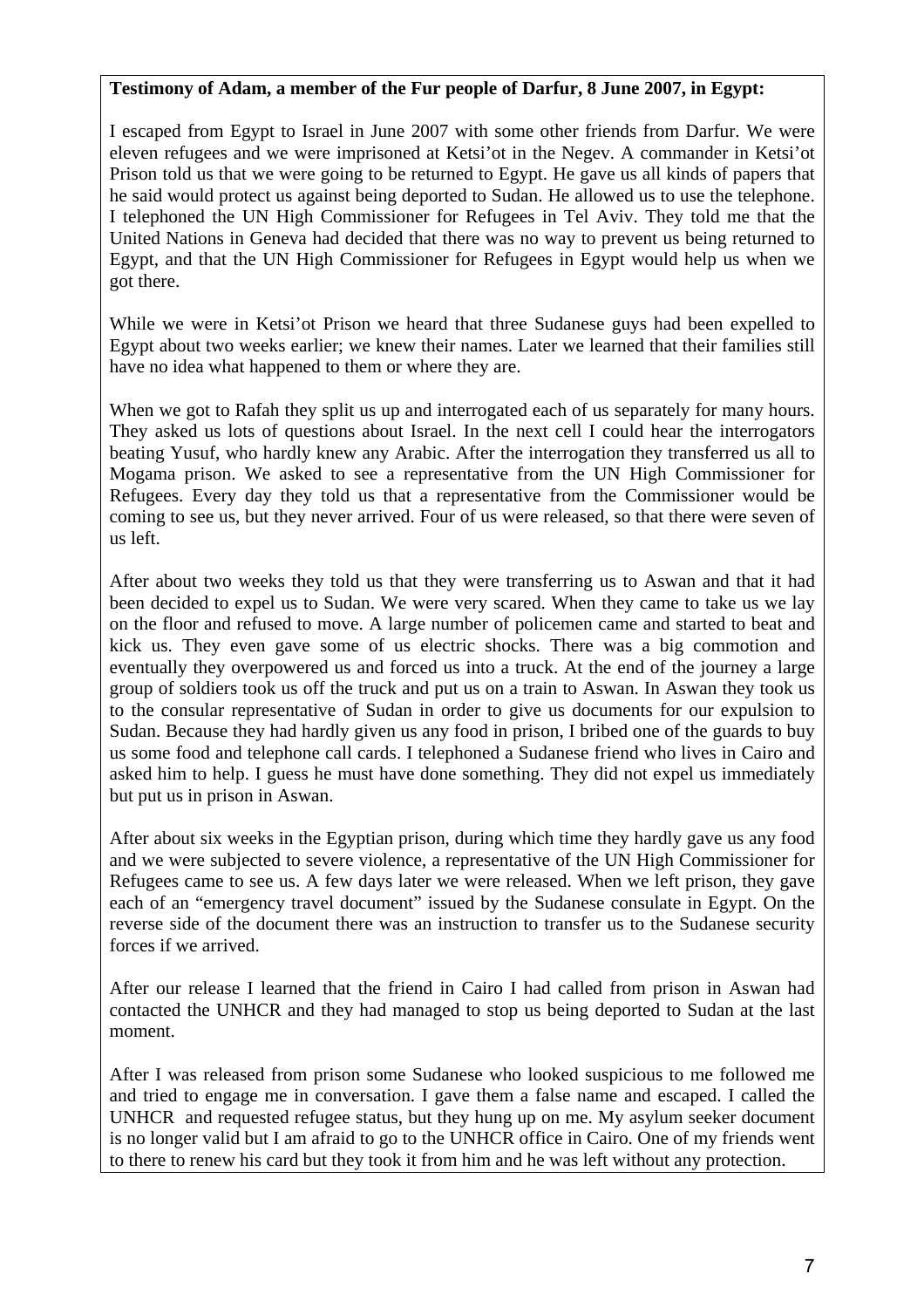## *The Obligation to Examine Every Request for Asylum*

The Refugees Convention defines a "refugee" as a person who is outside his own country (or, in the case of a stateless person, outside his permanent place of residence) and regarding whom there is substantiated concern that he will face persecution on the grounds of race, religion, nationality, affiliation to a particular social group, or political opinion if he returns to his country. An "asylum seeker" is a person who requests protection.<sup>11</sup> The decision as to whether an individual is a refugee entitled to protection is a complex professional process that combines an in-depth factual clarification and the application of the legal definition. The determination that an individual is a refugee is usually considered a declarative act relating to that individual's status; it is not the declaration that makes the person a refugee, but rather the occurrences he has experienced or is liable to experience if his is returned to his country. One of the ramifications of this is that even if the procedures for determining the status of asylum seekers have not been undertaken or have not been completed, it is reasonable to assume that they potentially include refugees.

The Israeli prime minister and various government officials have recently claimed that those seeking asylum in Israel are not "true" asylum seekers, but rather labor migrants motivated by the desire to improve their quality of life. Accordingly, the argument continues, there is no need to examine their requests, since the Refugees Convention and the mechanisms it establishes were not intended for such cases. An approach that seeks to exempt the state from the obligation to examine each request for asylum on an individual basis is contrary to international law and may lead to the returning of refugees to a place of danger, violating the principle of non-refoulement.

#### *Proposed Law 381 – Prevention of Infiltration, 5768-2008*

On 19 May 2008, the Knesset approved at its First Reading a law proposed by the government to prevent infiltration. If adopted, the proposed law will lead to the violation of the basic principles of Israeli law and the violation of the provisions of international conventions to which the State of Israel is a signatory.

Our comments here will be confined to those aspects of the proposed law that relate to the violation of the principle of the non-refoulement of asylum seekers to a place in which they can be expected to face danger:

The proposal seeks to formalize in legislation the "hot return" procedure for the return to Egypt of persons who cross the border into Israel."*If an empowered officer determines that the infiltrator entered Israel recently, he may order that he be returned immediately to the country or region from which he infiltrated to Israel, provided that such retur shall be preformed within 72 hours from the time the police officer or soldier had reasonable grounds to suspect that the individual had infiltrated Israel*" <sup>12</sup> This article constitutes a gross violation of the principle of non-refoulement and may cause the return of genuine asylum seekers to danger. Although the principle of non-refoulement is mentioned in the explanatory comments to the proposed bill, it is not included as part of the bill. Neither does this article make any reference to the Convention against Torture.

<sup>&</sup>lt;sup>11</sup> Asylum seekers may be unfamiliar with the professional terminology or the Refugees Convention. Accordingly, their expression of concern at the consequences of being returned to their country is sufficient to oblige the authorities to examine whether they constitute refugees. Particular alertness is required in some cases when asylum seekers are unable to express their concern at the consequences of return. This applies, for example, in the case of unaccompanied children, people who have suffered trauma, or people who refrain from exposing their situation to the authorities due to their fear of authority or their cultural conditioning. Ibid., Article 11(A).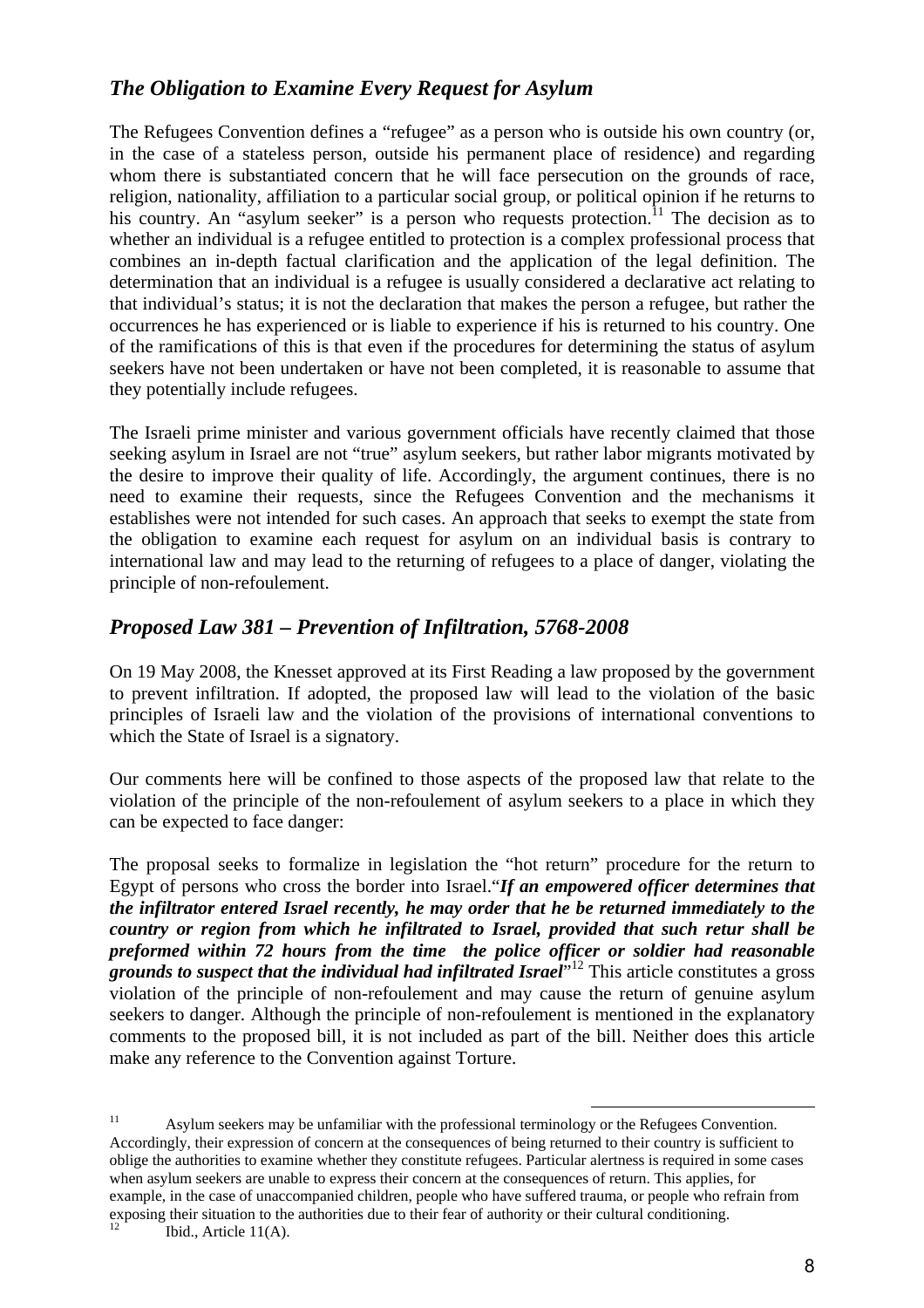In addition the proposal establishes that:

"An infiltrator shall be expelled from Israel as soon as possible"<sup>13</sup> – the proposed law does not mention any restrictions to the applicability of this provision regarding asylum seekers, persons who may be protected in accordance with the Convention Against Torture.<sup>14</sup> victims of trafficking, unaccompanied children or others.

"*If a detention order is granted against an infiltrator, he shall be provided in writing or orally, insofar as possible in a language he understands, information regarding his rights*  in accordance with this law..."<sup>15</sup> – the proposed law does not **require** the provision of written information regarding the rights of the detainee. Asylum seekers who are detained are liable to be expelled without being aware that they may contact the UNHCR to request asylum and without knowing how to present such a request.

"*A police officer or soldier who has brought a person to a place of custody… shall, as soon as possible, prepare a report detailing the facts forming the basis for the suspicion that the said person infiltrated Israel… as well as the actions taken in the matter of the person… Before preparing the said report, the police officer or soldier shall enable the person to make claims regarding their holding in custody and the possibility of their expulsion, and the claims made as stated shall be detailed in the report*."<sup>16</sup> – The empowered officer shall decide both on detention and on the expulsion of the asylum seeker on the basis of the facts included in the report prepared in the field by the police officer or soldier. This process authorizes an IDF officer who has not personally interviewed the asylum seeker, to order his deportation or his detention. Moreover, the IDF officer lacks the necessary knowledge necessary for the determination of asylum claims. While the bill allows extremely limited quasi-judicial review over detention decisions, the bill does not include a review mechanism over expulsion decisions. There is little chance that the deportee would be able to independently petition a Court.

## **"Every Refugee Is Initially an Asylum Seeker"**

The right to seek asylum from persecution is recognized as a basic right enjoyed by all humans.<sup>17</sup> The UN High Commissioner for Refugees establishes as follows:

*"Every refugee is, initially, also an asylum-seeker; therefore, to protect refugees, asylum-seekers must be treated on the assumption that they may be refugees until their status has been determined. Otherwise, the principle of non-refoulement would not provide effective protection for refugees, because applicants might be rejected at borders or otherwise returned to persecution on the grounds that their claim had not been established.<sup>18</sup>* 

A familiar phenomenon around the world is the submission of requests for asylum by people who do not meet the definitions in the Refugees Convention. Even before the significant increase in the number of asylum seekers reaching Israel, only a small number of the applicants were recognized as refugees. Nevertheless, the rule is simple and unequivocal: The state is obliged to examine each application properly; to decline to do so is liable to endanger human life. Any asylum seeker is entitled to a full personal interview with an official trained

l

 $15$  Ibid., Article 8(D).

<sup>13</sup> Government Proposed Law 381, 25 Adar II 5768, 1 April 2008, Article 6(A).

<sup>14</sup> The 1984 Convention Against Torture and Cruel, Inhuman or Humiliating Treatment or Punishment, Convention Documents 1039, Vol. 31, p. 249.

 $16$  Ibid., Article 9(C).

<sup>&</sup>lt;sup>17</sup> Article 14(1) of the Universal Declaration of Human Rights.

UNHCR, "Note on International Protection," UN Doc. A/Ac.96/815 (1993), at para. 11.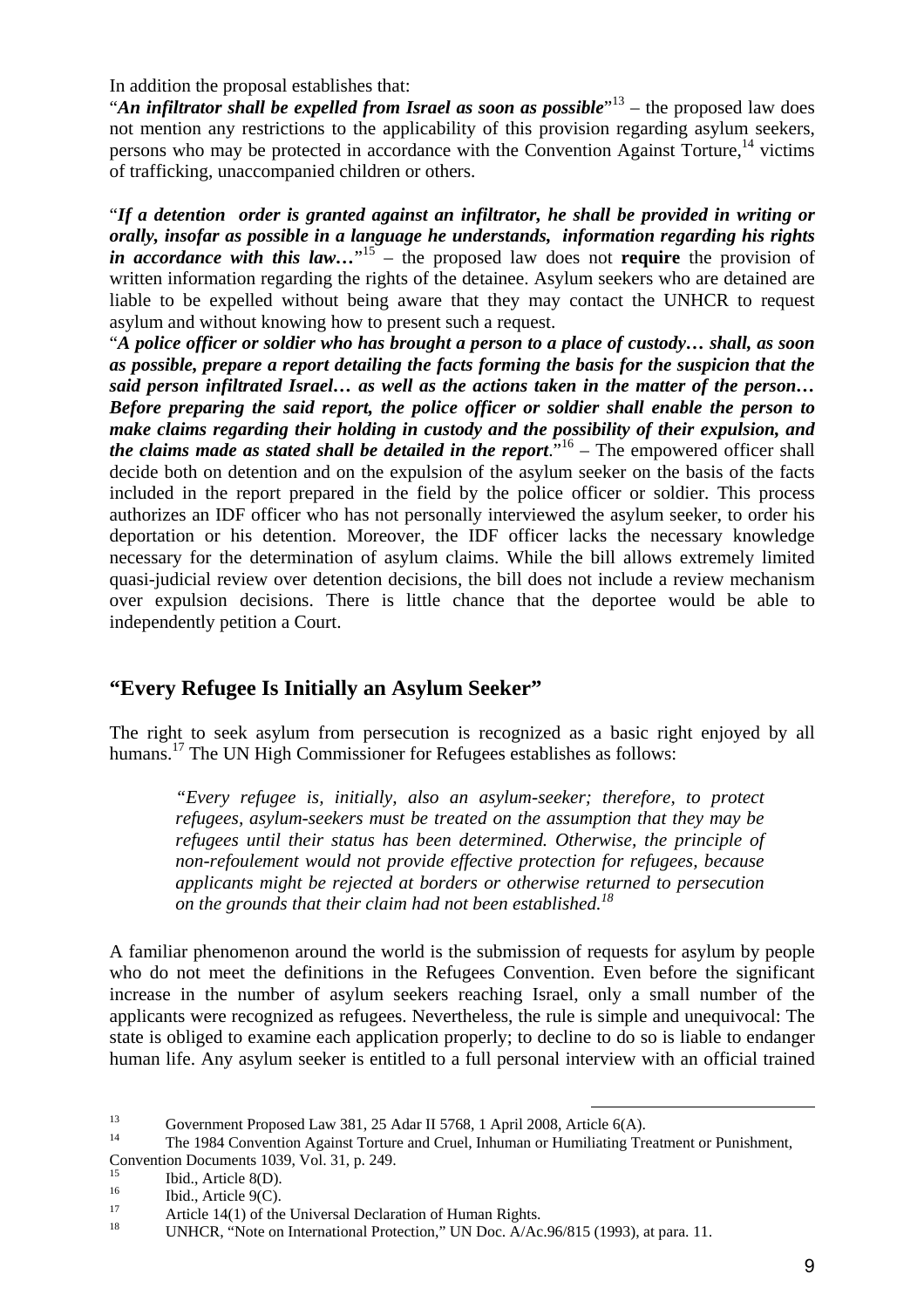for this purpose. The procedure must meet basic standards of fairness, and a person whose application is rejected is entitled to appeal against the decision to an empowered authority.<sup>19</sup>

#### *Rejection of Asylum Applications on the Border of the State*

At a discussion held in the office of the attorney-general on 1 June 2006, the attorney-general expressed his opinion that the expulsion of a person seized within Israeli territory, close to the time and place at which the person crossed the border, "does not constitute expulsion, but rather the prevention of entry." Accordingly, the attorney-general argued, there is no impediment to expelling such a person from Israel without any legal proceeding."<sup>20</sup>

This approach is contrary to international law, which establishes that the prohibition of nonrefoulement also applies on the borders of the state. If states were permitted to reject asylum seekers in such a manner, the Refugees Convention would soon be rendered irrelevant. The Executive Committee of the United Nations High Commissioner for Refugees established, in a guiding decision issued in 1977, that it:

*"Reaffirms the fundamental importance of the observance of the principle of non-refoulement- both at the border and within the territory of a State of persons who may be subjected to persecution if returned to their country of origin irrespective of whether or not they have been formally recognized as refugees."<sup>21</sup>*

Professor James Hathaway of Michigan University in the USA, one of the leading authorities in the world on refugee law, summarized the practical ramifications of the principle of nonrefoulement in his book The Rights of Refugees under International Law:

*As an obligation "couched in negative terms" it constrains, but does not fundamentally challenge, the usual prerogative of states to regulate the entry into their territory of non-citizens. State parties may therefore deny entry to refugees so long as there is no real chance that their refusal will result in the return of the refugee to face the risk of being persecuted. This is so even if the refugee has not previously been recognized as a refugee by any other country. But where there is a real risk that rejection will expose the refugee 'in any manner whatsoever" to the risk of being persecuted for a Convention ground, Art. 33 amounts to a de facto duty to admit the refugee, since admission is normally the only means of avoiding the alternative, impermissible consequence of exposure to risk*<sup>2</sup>

The incident in which forty-eight asylum seekers were expelled by Israel immediately after entering the country provoked profound shock in the international human rights community and among Jewish communities around the world. Shortly thereafter, five Israeli human rights organizations submitted a petition to the High Court of Justice asking the court to rule that detained asylum seekers are not to be expelled from Israel immediately after their arrival

<sup>&</sup>lt;sup>19</sup> These rules apply even in extreme cases in which requests are submitted that are prima facie intended to abuse the procedure or are clearly unfounded. On this aspect, see the guidelines of the United Nations High Commissioner for Refugees: UNHCR, EXCOM Conclusion No. 30 (XXXIV) – 1983 – The Problem of Manifestly Unfounded or Abusive Applications for Refugee Status or Asylum.

<sup>20</sup> Minutes of the discussion at the office of the attorney general, dated 16 March 2006, were submitted to the High Court of Justice as Appendix A/4 in the petition in HCJ 7302/07, which attacked the "hot return" procedure mentioned in the minutes.

<sup>&</sup>lt;sup>21</sup> UNHCR, EXCOM Conclusion, Non-Refoulement, (No. 6 (XXVIII) – 1977).<br><sup>22</sup> Hathaway, James C. "The Rights of Refugees under International Law". Can

<sup>22</sup> Hathaway, James C., "The Rights of Refugees under International Law", Cambridge University Press, 2005., p. 301.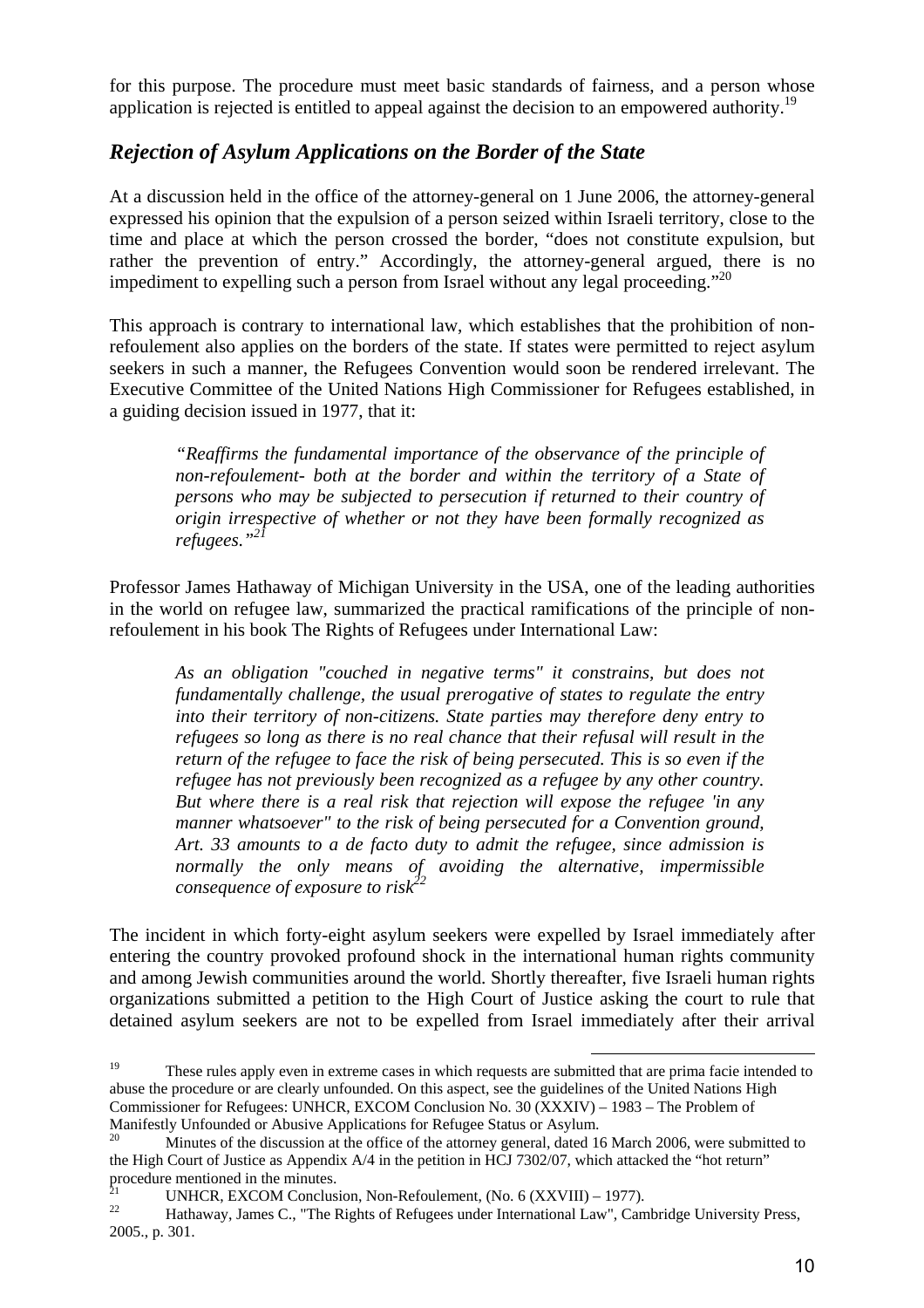without an individual examination of their asylum applications.<sup>23</sup> Following the submission of the petition, the High Court of Justice rejected the position of the attorney-general that asylum seekers may be expelled without the implementation of proceedings, and required the state to prepare a procedure allowing for the execution of "an appropriate preliminary clarification as to whether the person is an asylum seeker claiming recognition as a refugee or an infiltrator not seeking refuge as a refugee."<sup>24</sup>

In response to the court's instruction, the state submitted the "Immediate Coordinated Return Procedure," which is currently the subject of a legal dispute. The main feature of the procedure is that IDF soldiers and Border Guard police officers are empowered to undertake the "personal questioning" of asylum seekers they detain immediately after crossing the border. The new procedure emphasizes that the questioning must be undertaken by the detail that seizes the asylum seeker, as far as possible in the field, and not later than three hours after seizure. Soldiers have been equipped with a list of basic questions and, the state claims, have been trained for their function so that they can "communicate on a basic level" with asylum seekers in English and Arabic, "which are spoken by most of the asylum seekers." It is extremely irregular to charge soldiers with the sensitive and complex task of identifying asylum seekers. The identification of asylum seekers requires profound professional training; even experts would find it difficult to perform the task in the conditions dictated by the procedure. The result is liable to be that the State of Israel will send people to a place of danger and, as the result of a defective procedure, violate the principle of non-refoulement.

## **Attempt to Transfer/Return Asylum Seekers to Other Countries**

The vast majority of asylum seekers who arrive in Israel enter via the border between Israel and Egypt. Some asylum seekers spent a brief period in Egypt (a few days), while others spent several years in the country. Some requested asylum in Egypt, which is also a signatory to the Refugees Convention. Some have been recognized as refugees, some filed applications and were rejected, while the applications of others were pending at the time at which they crossed the border into Israel. The asylum seekers state various reasons explaining their decision to cross the border into Israel. These include the fear that Egypt will fail to provide protection and might expel them to their country of origin;<sup>25</sup> discrimination and racism at the hands of the Egyptian authorities and the local population; repeated harassment and arrest; an inability to make a livelihood; lack of access to health and education services; and the desire to be united with relatives already in Israel.

The fact that the asylum seekers arrived in Israel from Egypt led Israel to argue that Egypt is responsible for affording them protection. In addition, Israel continues to attempt to return asylum seekers to Egypt. It is important to note that Israel's argument is not based on the Refugee Convention, which does not include any provisions obliging a refugee to submit an application in the first country to which he flees, or in any specific country. A practical policy has developed, particularly in Europe and reinforced by regional or international agreements,

l

http://www.aucegypt.edu/ResearchatAUC/rc/fmrs/reports/Documents/Report\_Edited\_v.pdf.

<sup>&</sup>lt;sup>23</sup> HCJ 7302/07 Hotline for Migrant Workers v Defense Minister. It should be noted that in a letter dated 23 September 2007 sent to the State Prosecutor's Office, the UN High Commissioner for Refugees stated its opinion that the expulsion of asylum seekers without any inspection procedures is liable to endanger their lives. <sup>24</sup> Interim Decision in HCJ 7302/07, 24 September 2007.

<sup>25</sup> This concern was particularly prevalent among asylum seekers who arrived in Israel at the beginning of 2006, after Egyptian soldiers and police officers used considerable violence to disperse a demonstration in the center of Cairo by thousands of Sudanese refugees. Approximately 30 demonstrators were killed and hundreds were detained, eroding the asylum seekers' sense of security and leading to an increase in the number of asylum seekers crossing the border into Israel. For a description of these events and the reality facing asylum seekers in Egypt, see: Azzam F. (ed.), "A Tragedy of Failures and False Expectations – Report on the Events Surrounding the Three-Month Sit-In and Forced Removal of Sudanese Refugees in Cairo, September-December 2005," The American University in Cairo, June 2006, found at: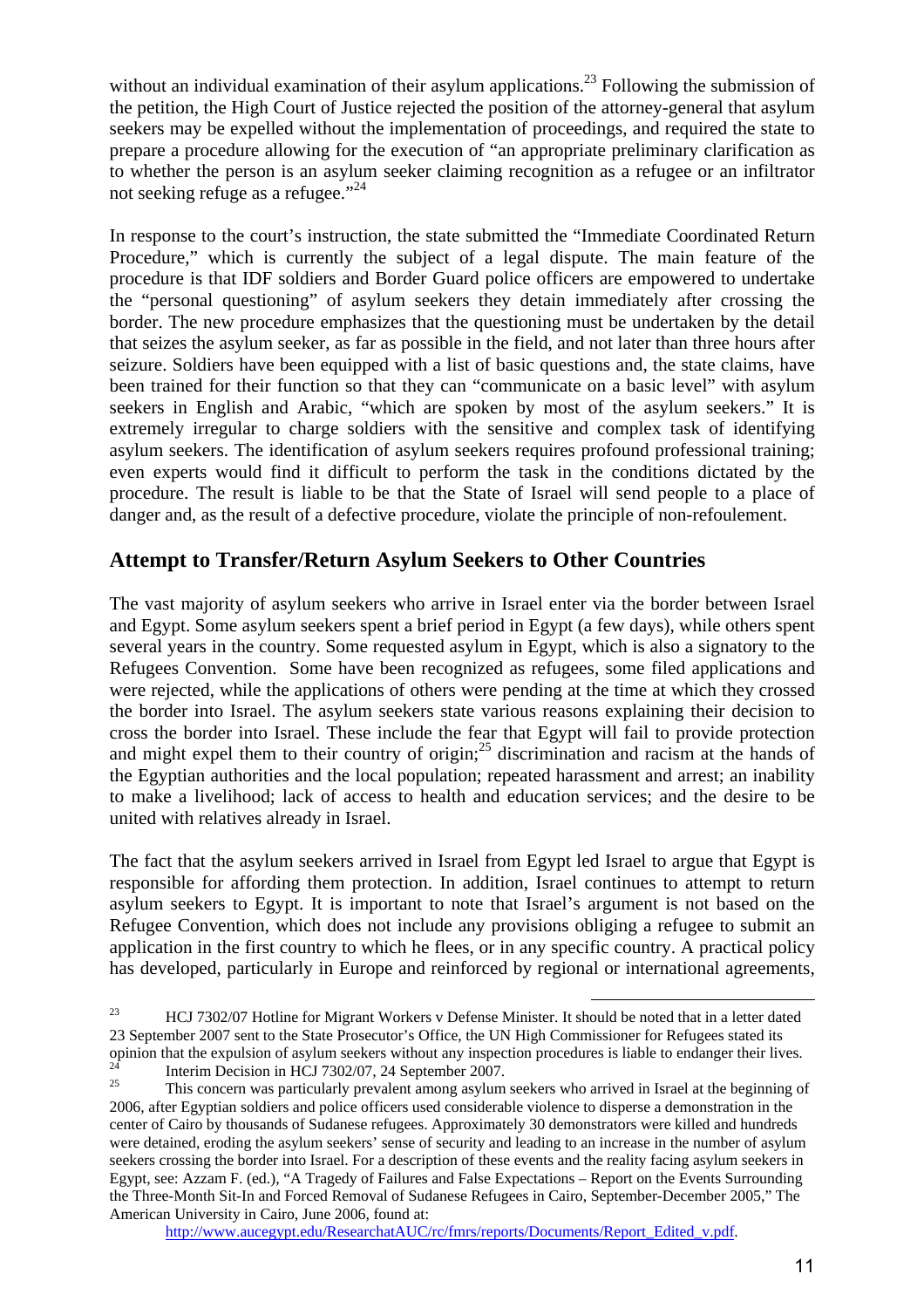with the goal of determining which country will be "responsible" for examining the asylum request. These agreements, some of which have also been formalized in domestic legislation, employ various concepts whose interpretation may vary from country to country. In most cases, the meaning of the terms employed is as follows:  $26$ 

 "First state of asylum" – a state in which the asylum seeker secured any protection. "Safe third state" – a state through which the asylum seeker passed, which is generally considered a safe state, and where the asylum seeker should have requested protection.

A condition for the validity of any such arrangement is that asylum seekers are not be left without protection. Even if it is permitted to return asylum seekers from one country to another, in certain conditions, it must be ensured in any case that the asylum seeker will be permitted to enter the destination country and will enjoy the fair determination of his asylum request. Israel has no re-admission agreement with Egypt (the validity of the "understandings" between Prime Minister Olmert and President Mubarak will be discussed below), and the procedure for regulating the processing of asylum seekers in Israel does not include any provision restricting the right of a person to request asylum in Israel on the basis of their presence, passage, or submission of an asylum request in a third country. In this situation, it is highly doubtful whether Israel could execute a unilateral act of expulsion through the retroactive amendment of the law. In any case, the principle of non-refoulement mandates the utmost caution whenever return or expulsion to a third country is being considered, as established by President Barak:

*"Israel cannot free itself of responsibility by ensuring that a country to which a person is to be expelled will not harm him. Israel must continue to ensure that the said country will not expel the expelled person to another country that is liable to harm him. Accordingly, expulsion to a third country must be accompanied by the possibility of relying that the said country will not expel the expelled person to a country in which his life or liberty will be endangered."<sup>27</sup>* 

It is not sufficient for Israel to ensure that the country to which it is expelling the asylum seeker will not expel him to a third country; it must be verified in each individual case that the country to which the asylum seeker is being expelled will allow him access to fair asylum proceedings;<sup>28</sup> that the country will permit the asylum seeker to remain in its territory; that the person involved will not be subject to persecution in the first state of asylum; and that he will enjoy treatment consonant with accepted international standards in the destination country.<sup>29</sup>

 $\overline{a}$ 

http://www.unhcr.org/excom/EXCOM/3ae68d98b.pdf.

<sup>&</sup>lt;sup>26</sup> Professor Stephen Legomsky, lecturer in international law at Washington University, claims that, in practice, there is no substantive distinction between the two concepts mentioned here. Since "protection" may take various forms, the difference between a situation in which a person received or might have received protection is one of degree rather than essence. See: Legomsky S.H. "Secondary Refugee Movements and the Return of Asylum Seekers to Third Countries: The Meaning of Effective Protection," UNCHR, PPLA/2003/01 found at: http://www.unhcr.org/protect/PROTECTION/3e6cc63e4.pdf.

<sup>&</sup>lt;sup>27</sup> HCJ Al-Tai, note 8 above, at pp. 849-850.

Thus, for example, the British House of Lords prohibited the returning of asylum seekers to France and Germany who claimed that they were subject to persecution by private bodies; the reason is that in both countries, persecution by a non-governmental agent is not recognized for the purpose of providing protection in accordance with the Refugees Convention: R v Secretary of State for the Home Department, ex parte Adan and Aitseguer, [2001] 2 WLR 143.

<sup>&</sup>lt;sup>29</sup> See Decision No. 58 of the Consultative Committee of the UN High Commissioner for Refugees: EXCOM, No. 58 (XL) Problem of Refugees and Asylum-Seekers Who Move in an Irregular Manner from a Country in Which They Had Already Found Protection. Regarding the return of asylum seekers to a third state see: EXCOM, Note on International Protection, 7 July 1999, A/AC.96/914, para. 19, found at: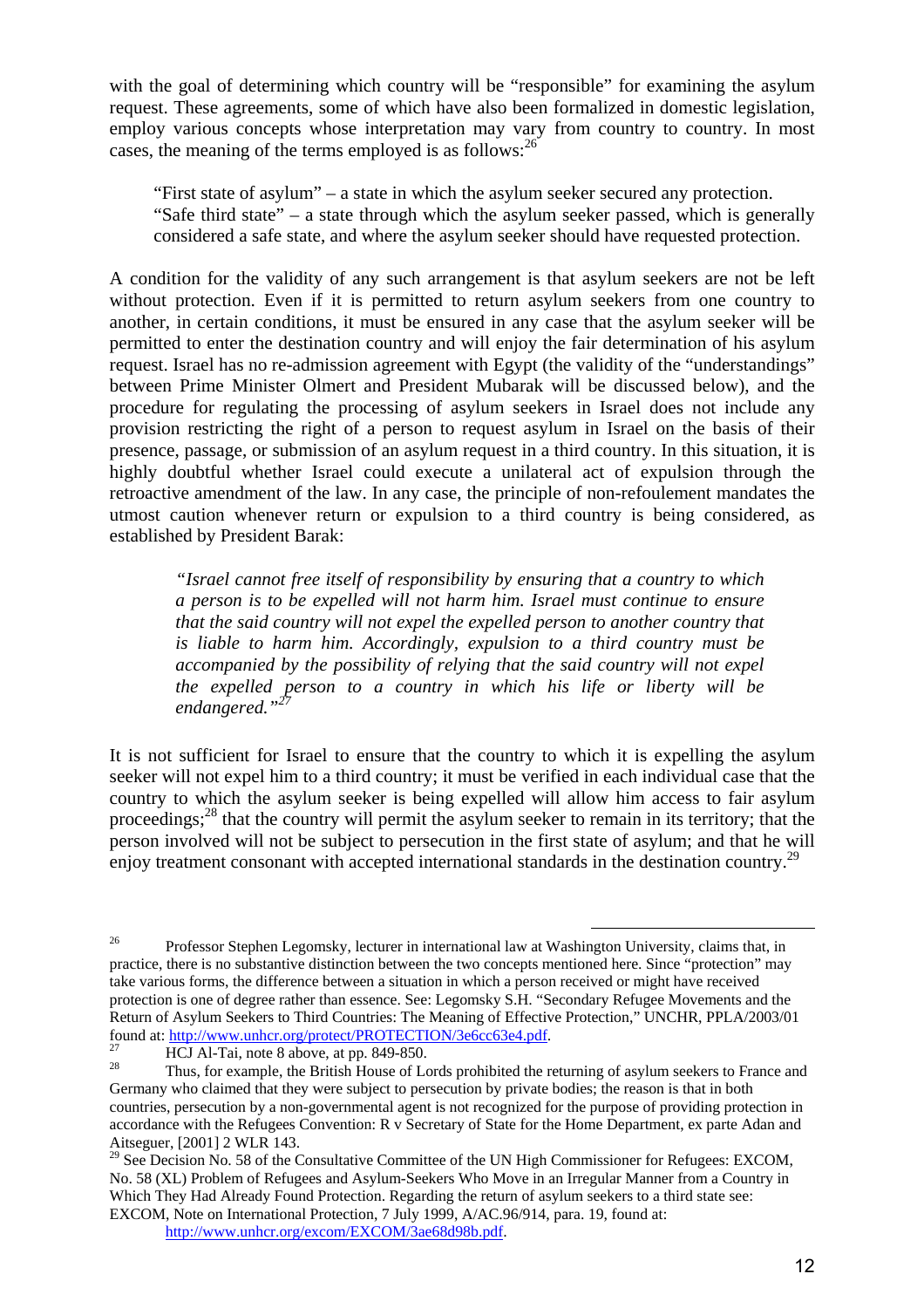The return of forty-eight asylum seekers from Israel to Egypt in August 2007 was not consonant with these requirements, and proves how dangerous indiscriminate return without examination is liable to be. The forty-eight asylum seekers returned to Egypt by Israel were imprisoned for many months in Egypt without access to the UN High Commission for Refugees, attorneys, or human rights organizations. Moreover, according to various reports, twenty of them were expelled from Egypt to Sudan. If this is indeed the case, Israel endangered their lives in violation of the principle of non-refoulement.

#### *Relying on Diplomatic Assurances in Israel and Internationally*

At a legal hearing following the illegal return of asylum seekers to Egypt, prosecutors for the state justified its actions by claiming that these were preceded by "understandings by word of mouth" between Prime Minister Olmert and President Mubarak, in accordance with which the asylum seekers to be returned to Egypt would not be deported to Sudan and would not be harmed. The representatives for the state informed the court that the state has refrained from undertaking further expulsions of asylum seekers to Egypt, since "no appropriate assurances" exist regarding the wellbeing of the expelled persons. However, they insisted that the state is entitled to undertake further expulsions as and when it is of the opinion that it holds appropriate assurances from Egypt.

The practice of "diplomatic assurances" as a basis for the return or expulsion of asylum seekers and others has been the subject of trenchant criticism in recent years. In a detailed report, Human Rights Watch warned against the use of diplomatic assurances as a fig leaf cloaking the exposure of individuals to danger, torture, and inhuman treatment and punishment.<sup>30</sup> The report argues that it is wrong to rely on unenforceable assurances which, in most cases, are received from countries with a problematic record in terms of the protection of human rights. The diverse mechanisms for "control" included in such return agreements have also failed. An example of this came in 2001, when Sweden returned two asylum seekers from Egypt to their country. There was a clear danger that the two asylum seekers would be exposed to torture, and accordingly Sweden requested an explicit and written assurance from Egypt that they would not be tortured. Among other provisions, the agreement established that the Swedish ambassador in Egypt would visit the two from time to time to assess their condition. It later emerged that the two asylum seekers were imprisoned and suffered severe torture before the ambassador visited them. The United Nations committee that supervises the Convention against Torture and the UN Human Rights Committee established that Sweden had violated its undertakings in accordance with the convention by expelling the two asylum seekers to Egypt without securing appropriate guarantees and without establishing an appropriate mechanism for enforcing Egypt's undertakings.<sup>31</sup> It should be emphasized that Egypt persistently denied that it had tortured the two asylum seekers, and refused to cooperate with Sweden's demand to investigate the circumstances of the incident. Courts in Canada and England refused to permit the expulsion of persons to Egypt on the basis of "diplomatic assurances" and guarantees that they would not be tortured.<sup>3</sup>

To date, Israel has returned asylum seekers to Egypt on at least two occasions. In both cases assurances were received that the expelled persons would not be harmed; in both cases these assurances were broken. This cumulative experience is sufficient to show that the authorities should not rely on vague assurances given by word of mouth where the conditions, details of

<sup>&</sup>lt;sup>30</sup> HRW, Still at Risk – Diplomatic Assurances No Safeguard Against Torture, April 2005, found at: http://hrw.org/reports/2005/eca0405/index.htm.

The decision of the supervisory committee for the Convention Against Torture: UN Committee Against Torture, Decision: Agiza v Sweden, CAT/C/34/D/233/2003. The decision of the Human Rights Committee: UN Human Rights Committee, Decision: Alzery v Sweden, CCPR/C/88/D/1416/2005.

<sup>32</sup> *Mohammad Zeki Mahjoub v Minister of Citizenship and Immigration*, IMM-98-06, 2006 FC 1503; *Youssef v Home Office*, Case no. HQ03X03052, 2004 EWHC 1884 (QB).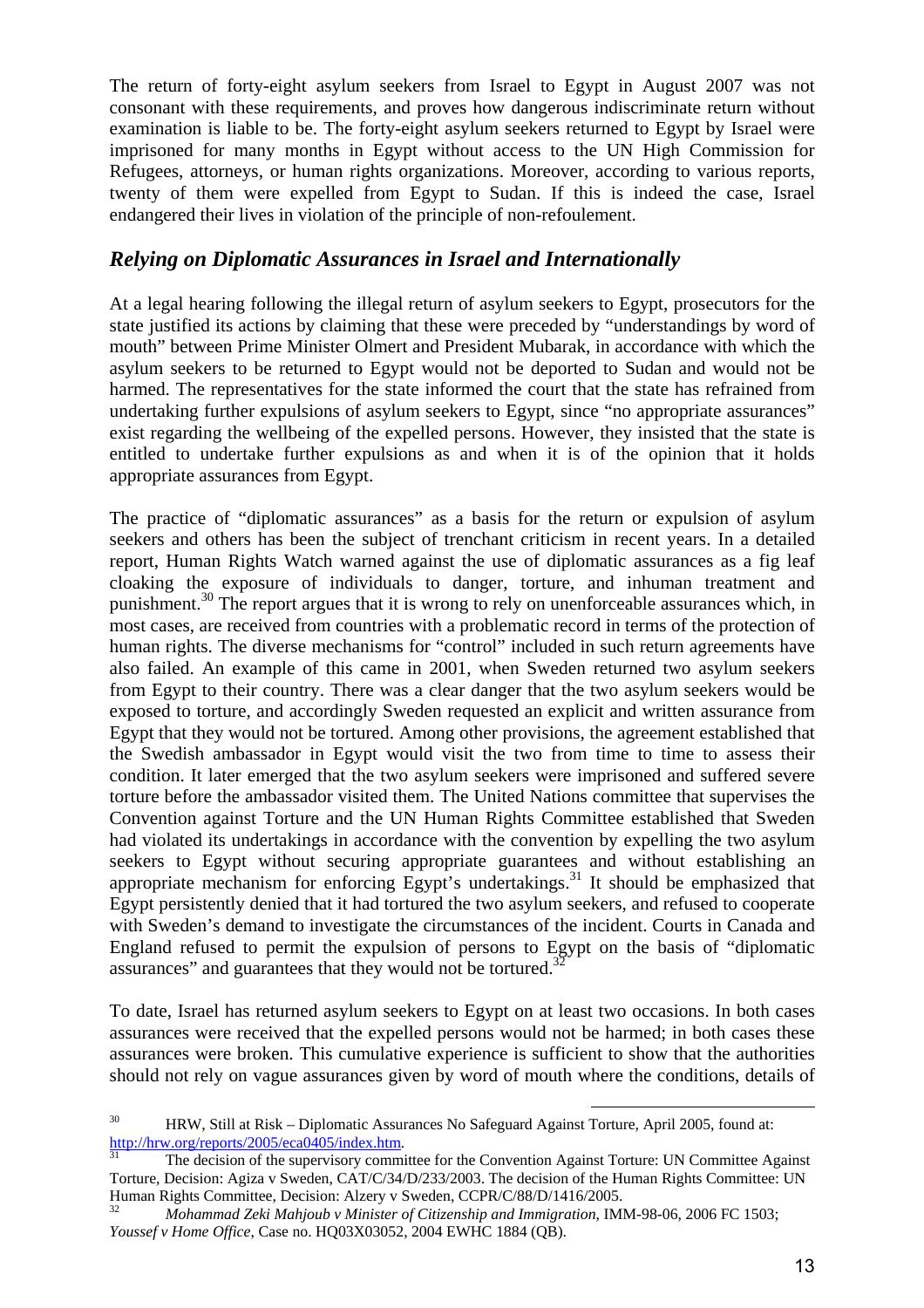implementation, and external inspection of compliance are all unclear. It is also worth noting that in both cases the UN High Commissioner for Refugees in Egypt was supposed to supervise the fate of the returned asylum seekers. In the first case in 2004, the UNHCR office managed at the last minute to prevent expulsion to Sudan. In the case in 2007, the UNHCR office was not permitted to meet the expelled asylum seekers for months after they arrived in Egypt or to prevent the deportation of approximately twenty of them to Sudan.

#### *Asylum Seekers from a "Safe Country"*

Even when the asylum seekers comes from a country that is usually considered "safe," and where conditions of persecution leading to refugee status are unknown, the state is not exempt from processing requests. Professor James Hathaway commented on this situation in his book:

*- Sadly, even countries considered model democracies and defenders of human rights have generated - at some times, and in some circumstances persons who are in fact Convention refugees- <sup>33</sup>*

Insofar as rules are established relating to "safe countries of origin" (and the Israeli procedure does not include any such rules), these do not imply the closing of the door to applicants. This definition has rather the status of a refutable assumption that must be addressed and disproved by the asylum seeker.

## *Declaration of Certain Areas as "Extra-Territorial"*

The opinion of the attorney general that the expulsion of a person seized close to the border, and soon after crossing the border, constitutes "the prevention of their entry" is reminiscent of a legal fiction whereby various countries attempted to declare certain areas (such as the entry halls in airports) to be "extra-territorial" zones that were ostensibly not part of the territory of the state. This claim is naturally completely [specious?]. The forty-eight asylum seekers expelled from Israel were held overnight at a military base inside Israeli territory and were expelled by IDF soldiers. In these circumstances, Israel cannot renege on its responsibility for their fate. Similarly, the European Court of Human Rights rejected a claim by France that a certain area in an airport constituted an "international zone" regarding which it holds control but in which it does not bear the obligation of protection.<sup>34</sup>

## *Prohibition against Expulsion in the Context of Large-Scale Population Movements*

A further claim raised recently is that the large number of asylum seekers arriving in Israel (5,300 asylum seekers in 2007 alone) prevents the possibility of ensuring proper procedures. It is difficult to accept this argument when it is presented by the state, which over many years failed to establish an asylum system and relied on the services of the Israeli office of the UN High Commissioner for Refugees. Since 2006, an increase has been seen in the number of asylum seekers arriving in Israel. Despite this, virtually nothing has been done to adapt the Israeli systems to the growing scale of the phenomenon. Now, too, the state is failing to take real steps to examine the requests of asylum seekers; as noted above, it prefers to declare that they are all "labor migrants" or "labor infiltrators" and hence should be expelled.

It should be noted that even in situations marked by the mass influx of asylum situations (a situation that does not yet apply in the case of Israel), the principle of non-refoulement

 $\overline{a}$ 

 $\frac{33}{34}$  Hathaway, note 23 above, p. 334

Amuur v France, 1996 ECHR 25.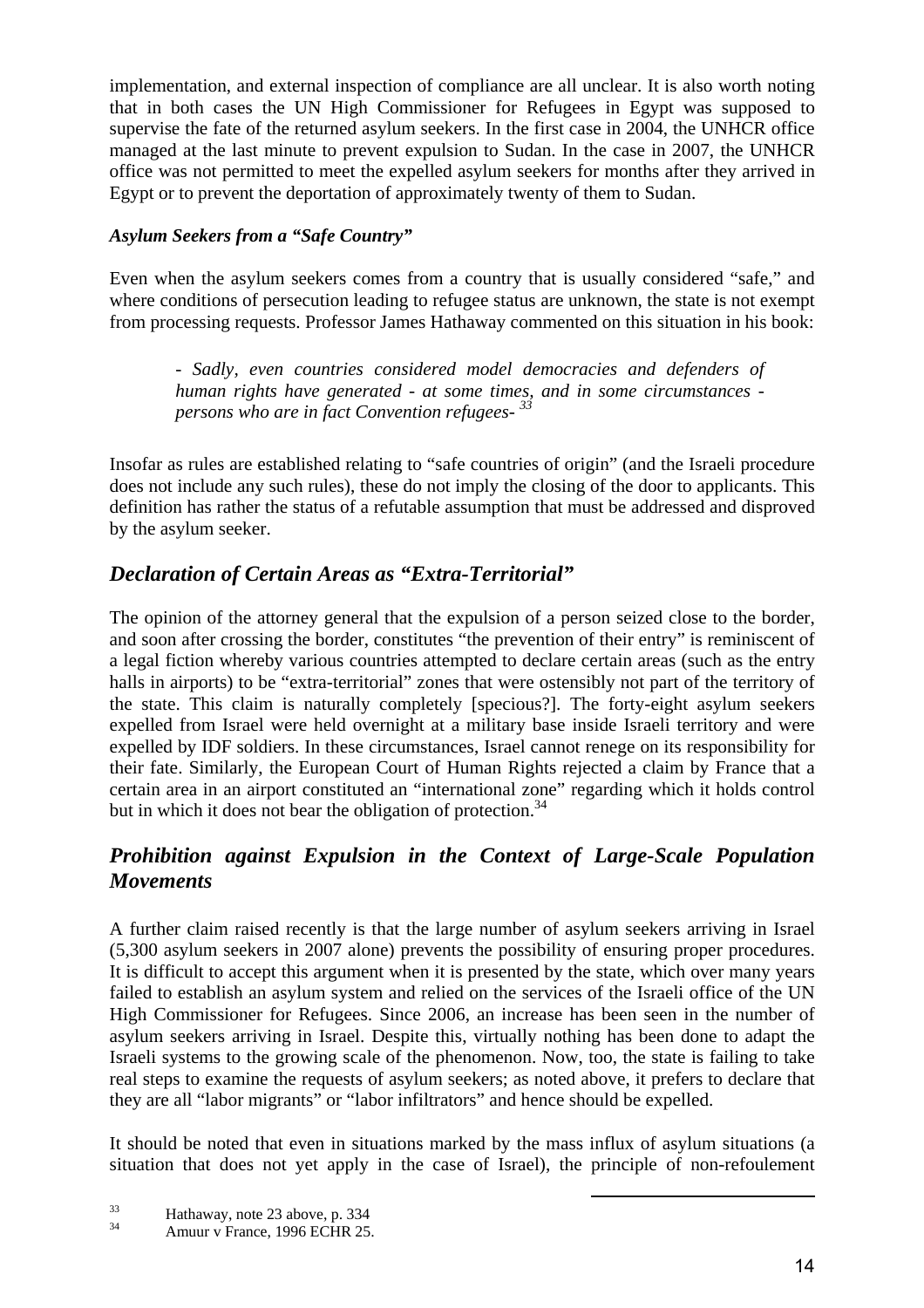continues to apply.<sup>35</sup> These situations are sudden emergencies in which entire populations are displaced, for example as the result of civil war. During the crisis in Yugoslavia, and later in Kosovo, in the early 1990s, the policy adopted by the European countries was to permit refugees to enter their territory as an emergency measure to protect their lives and provide temporary protection, until such time as they could safely return to their homes. Temporary protection can be an effective practical measure both for the asylum seeker and the state in situations when it is impossible to implement individual procedures to establish status. However, experience shows that temporary protection can sometimes become permanent, with the result that refugees as defined in the convention do not receive the full range of rights to which they are entitled. Accordingly, those involved should be allowed access to refugee proceedings as soon as the emergency subsides. Another means for coping with the mass influx of asylum seekers is to request assistance from the international community on the basis of the principle of burden sharing.

#### *Fair Asylum Proceedings*

Concern at the potential violation of the principle of non-refoulement may also arise when the asylum proceedings of a given country are inadequate and fail to meet the function of identifying persons who face persecution if returned to their country of origin.<sup>36</sup> A separate policy paper will examine the quality of asylum proceedings, and accordingly we shall not discuss this aspect here.

One aspect that deserves mention here, however, is the situation faced by asylum seekers waiting for a decision on their status. When states make the asylum seeker's stay difficult and bothersome, suspicion may arise that they are attempting to violate the principle of nonrefoulement under the guise of "voluntary departure." This may be the case, for example, if the state fails to provide asylum seekers with food, accommodation, and health services; if they are subject to repeated arrests intended to undermine their sense of security; and if they are forced to sign travel documents in preparation for being returned to their country. Such measures may cumulatively force asylum seekers to make an impossible choice between returning home to face persecution or attempting to survive in inhuman conditions in the hope that they will be able to complete the asylum proceedings successfully.

## *The Exclusion of Persons from the Applicability of the Principle*

Article 33(1) permits the expulsion of a person who constitutes a "danger to the security of the country in which he is, or who, having been convicted by a final judgment of a particularly serious crime, constitutes a danger to the community of that country." This provision grants permission, in certain circumstances, to expel a person to a place in which he may face persecution. Accordingly, the level of proof required before exercising this authority is

l  $^{35}$  Lauterplacht and Bethlehem, note 6 above, pp. 119-121. By contrast, Hathaway claims that in situations of movements of people on the level of mass influx liable to endanger the absorbing country and injure its security, a certain unwritten reservation may be argued to apply to the principle. This reservation may be applied only in the most extreme circumstances, and on a temporary basis (for as long as international assistance is not forthcoming). It must be applied in good faith (for example, Hathaway rejects the course adopted by Thailand, which refused to accept offers of assistance from the UN High Commissioner for Refugees and forced Vietnamese refugees back into the sea, claiming that it could not cope with the numbers arriving in Thailand).

<sup>36</sup> Two examples described by Professor Hathaway (note 23 above, p. 287) are the rejection of asylum seekers arriving in Austria following brief questioning by border police that focused on identifying the route the asylum seeker had taken rather than the circumstances that led them to flee their country. In South Africa, officials without appropriate training also participated in removing asylum seekers. Even when asylum systems include control mechanisms, errors may still occur. This was the case in Britain in 2002, when asylum seekers affiliated with the opposition in Zimbabwe were removed on the basis of outdated information regarding the conditions in that country, and despite warnings that the political situation in Zimbabwe had deteriorated.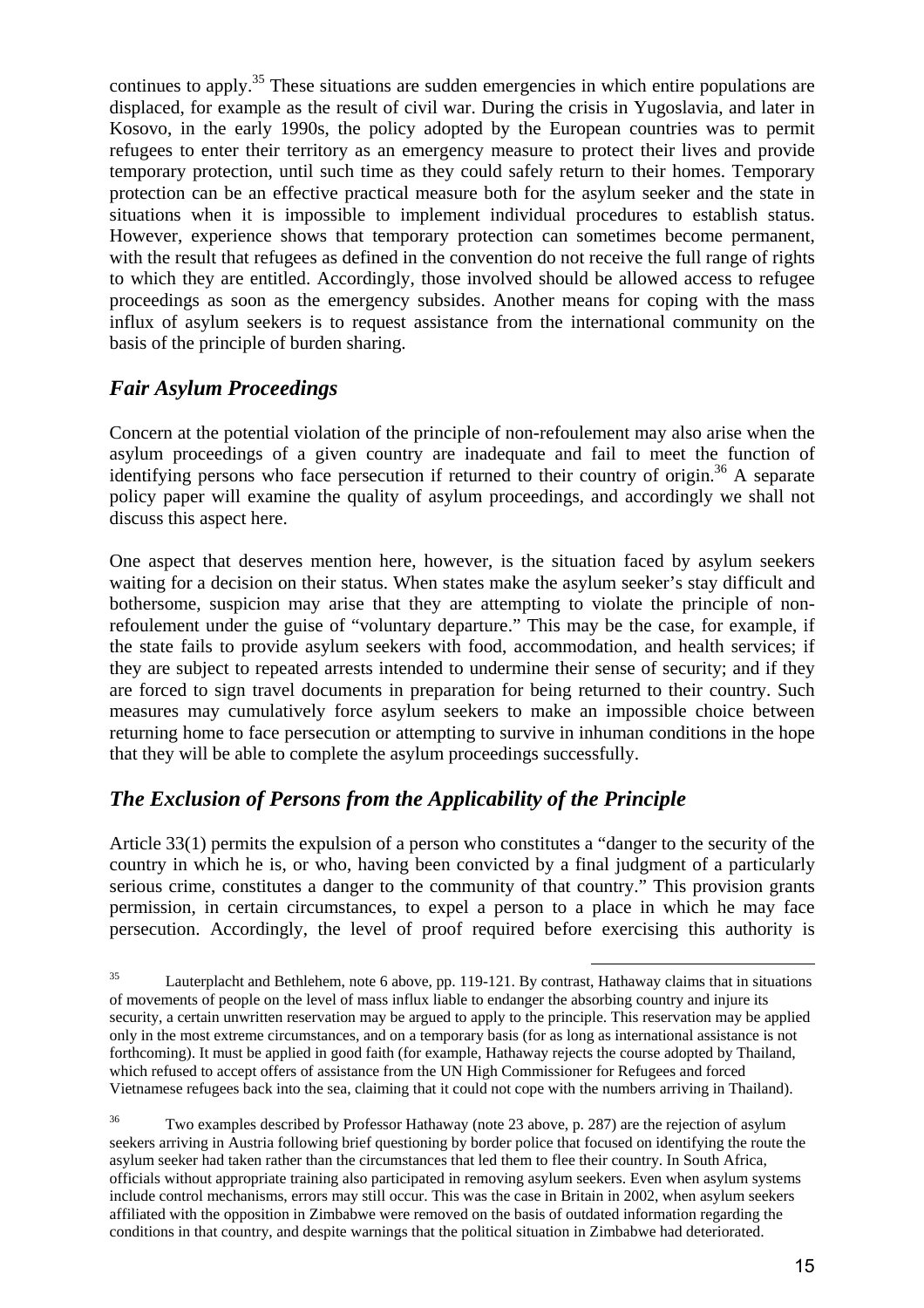particularly high. The appeals court in New Zealand ruled that in order to establish the presence of "reasonable grounds" for considering that an individual constitutes a danger to the country of asylum, the state may not act in an arbitrary or capricious manner, but must examine the question as to whether a future danger exists. The conclusion of the examination must be supported by facts.<sup>37</sup>

In this context, a danger to "national security" is usually regarded as the tangible possibility that genuine direct or indirect damage will be caused to the most basic interests of the country of asylum; this might include a violent attack against its territory or citizens, or the destruction of its democratic institutions.<sup>38</sup> The expulsion of asylum seekers in accordance with this exclusion cause cannot be based on concern for the state's international relations; concern at possible damage to property or economic interests; or the desire to deter future asylum seekers from coming to the state.

The definition of an individual as dangerous solely on the basis of his membership of a particular group will not constitute legal grounds for removing him from the country of asylum. Article 33(2) of the convention requires an *individual* examination based on fair proceedings determining a causal connection between the asylum seeker and the danger to the country of asylum allegedly created by his presence.

Similarly, a person who has been convicted by a final judgment of a particularly serious crime may be expelled only if he constitutes a danger to the security of the public in the country of asylum. However extensive, a criminal record in itself is not sufficient for this purpose.

 $\overline{a}$ 

 $\frac{37}{38}$  Attorney General v Zaoui, Dec. No. Ca20/04 (NZ CA, Sept. 30, 2004).

Note 1 above, p. 346.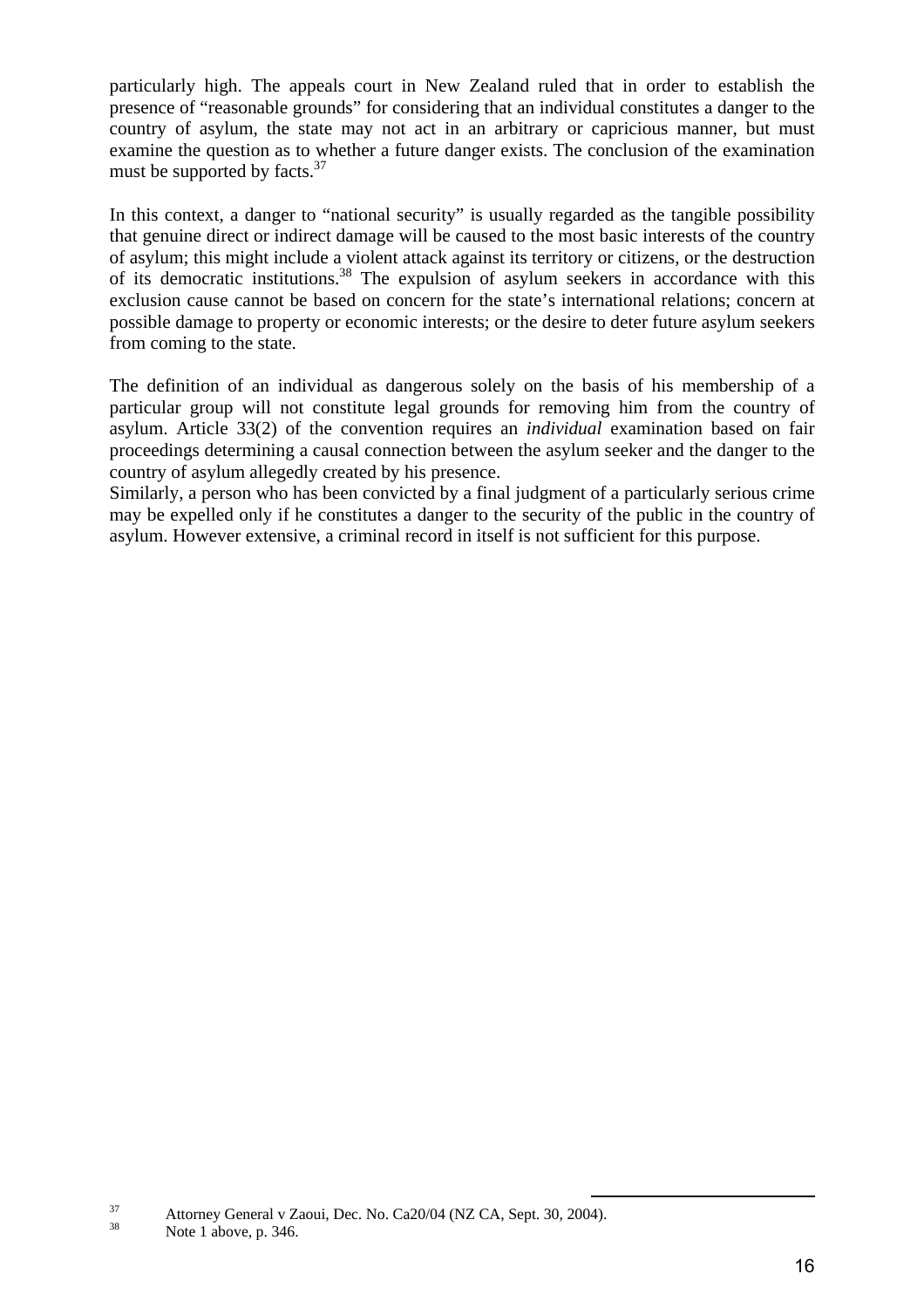# *Conclusion and Recommendations*

 As is apparent from the discussion above, the declaration by the state that it is committed to protecting the principle of non-refoulement is not enough. There are complex legal and practical actions which may lead directly or indirectly to a person being returned to a place of danger. Awareness of the issue and attention to such situations in procedures and in field operations are vital in order to ensure the protection of the principle of non-refoulement and prevent refugees being returned to a place of danger. On the basis of our discussion, the following is a brief summary of recommendations:

- $\frac{1}{2}$  Asylum seekers are not to be expelled or returned without a proper determination of their request for asylum;
- $\frac{1}{2}$  Even when a person does not meet the definitions in the Refugees Convention, he is not to be expelled or returned without ensuring that the expulsion will not endanger his life or expose him to torture.
- $\frac{1}{2}$  Proper asylum procedures are to be implemented regarding both requests submitted within the territory of the state and requests submitted on the border of the state.<sup>39</sup>
- $\frac{1}{2}$  A state may not rely on assurances of the wellbeing of expelled persons given by states concerning which there is substantiated information of the use of torture.
- $\frac{1}{2}$  If agreements for the return of asylum seekers are made with other states, these must refer individually to each returned person and must ensure that the state to which the asylum seeker is to be returned will allow him access to fair asylum proceedings and will permit him to remain within its territory. It must be ensured that the person involved will not be exposed to persecution in the destination country; and that the destination country will treat him in a manner consonant with accepted international standards.
- $\frac{1}{2}$  If return is implemented, a mechanism must be maintained to monitor the wellbeing of the individual following his return and to provide channels through which he may make redress in the event that his rights are violated.

<sup>39</sup> A separate policy paper is being prepared on the subject of proper asylum proceedings. For the purpose of the present discussion, it is sufficient to detail the basic principles requiring that a single professional authority be empowered to coordinate the processing of asylum requests (and that its personnel be trained for this function); each asylum seeker is entitled to a personal interview; an asylum seeker is entitled to assistance in submitting his request (explanation of the nature of the proceeding, the services of an interpreter, and the right to contact the UN High Commissioner for Refugees); and the right to appeal against a decision to reject the request.